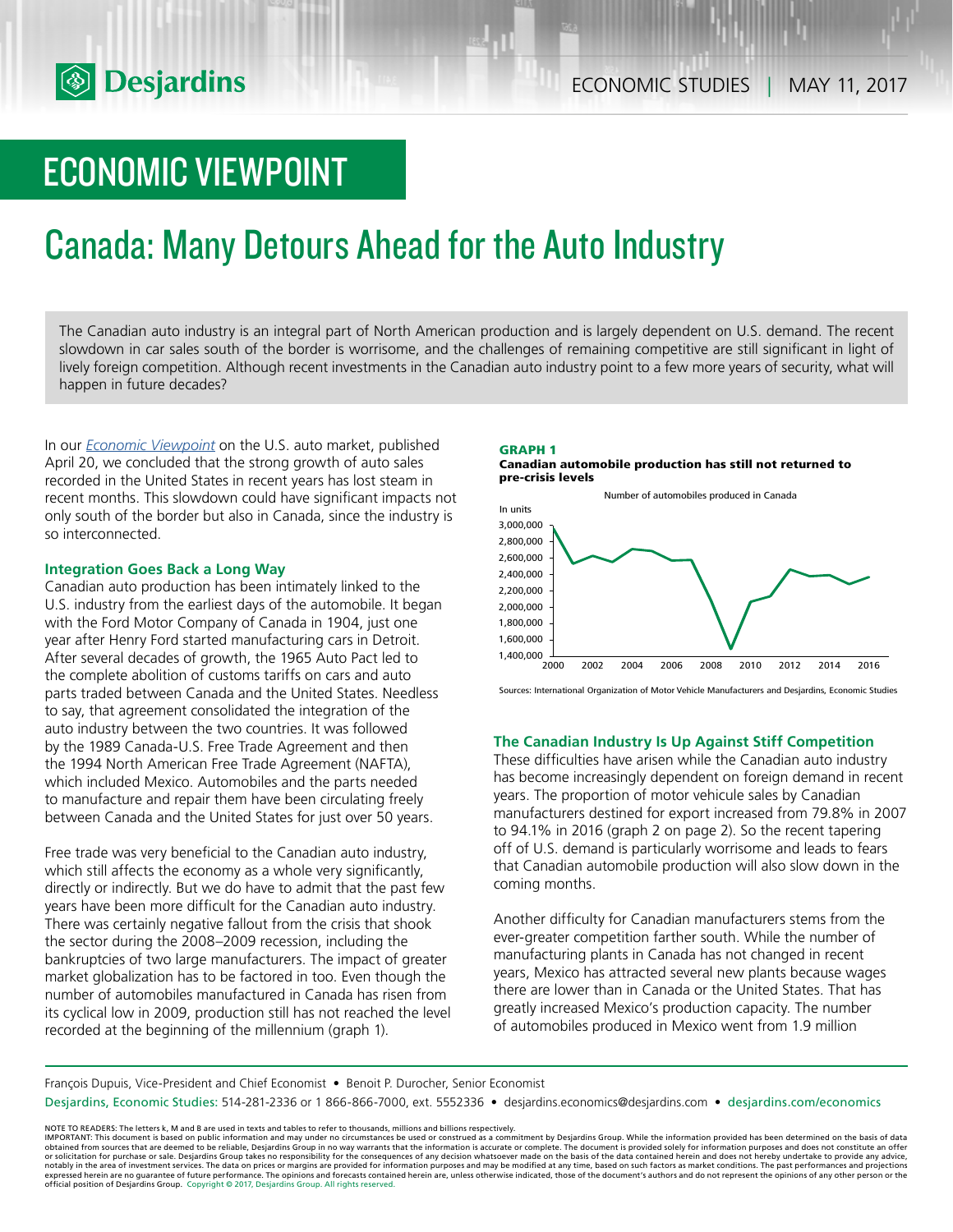

#### **GRAPH 2**





Sources: Statistics Canada and Desjardins, Economic Studies

in 2000—lower than the number in Canada—to 3.6 million in 2016 (graph 3), overtaking Canada, which has never gone over the 2.5 million vehicles it produced in recent years. Mexico's relative importance in North American auto manufacturing was achieved to the detriment of both Canada and the United States

#### **GRAPH 3**

**Mexican automobile production has increased significantly in recent years**



Sources: International Organization of Motor Vehicle Manufacturers and Desjardins, Economic Studies

#### **GRAPH 4**

#### **Mexico's automobile production overtakes Canada's**



Sources: International Organization of Motor Vehicle Manufacturers and Desjardins, Economic Studies

(graph 4).

These significant competitive disparities underlie concerns about surging U.S. protectionism and the future of NAFTA. Therefore, the future of the Canadian auto industry seems very unsure. The long history of free trade in the Canadian and U.S. auto industry should preserve some privileges of Canadian manufacturers, but Canada may not be able to develop new production capacities and capture a larger market share.

That being said, automobile manufacturing is only part of the Canadian auto industry. Canada is currently home to several auto parts or body panel factories that feed auto production both at home and abroad, particularly in the United States and Mexico. Parts and body panels made up just over half the production volume of the auto industry in 2016 (graph 5). Not surprisingly, the growth of parts and panels correlates strongly with the production of whole cars. So the production volume of auto parts and panels has also remained fairly stable for some years, while still below the level recorded at the beginning of the millennium (graph 6).

#### **GRAPH 5 Parts manufacturing is also very important for the auto industry**





Sources: Statistics Canada and Desjardins, Economic Studies

#### **GRAPH 6**

#### **The manufacturing of parts and bodywork correlates strongly to the production of automobiles**



Sources: Statistics Canada and Desjardins, Economic Studies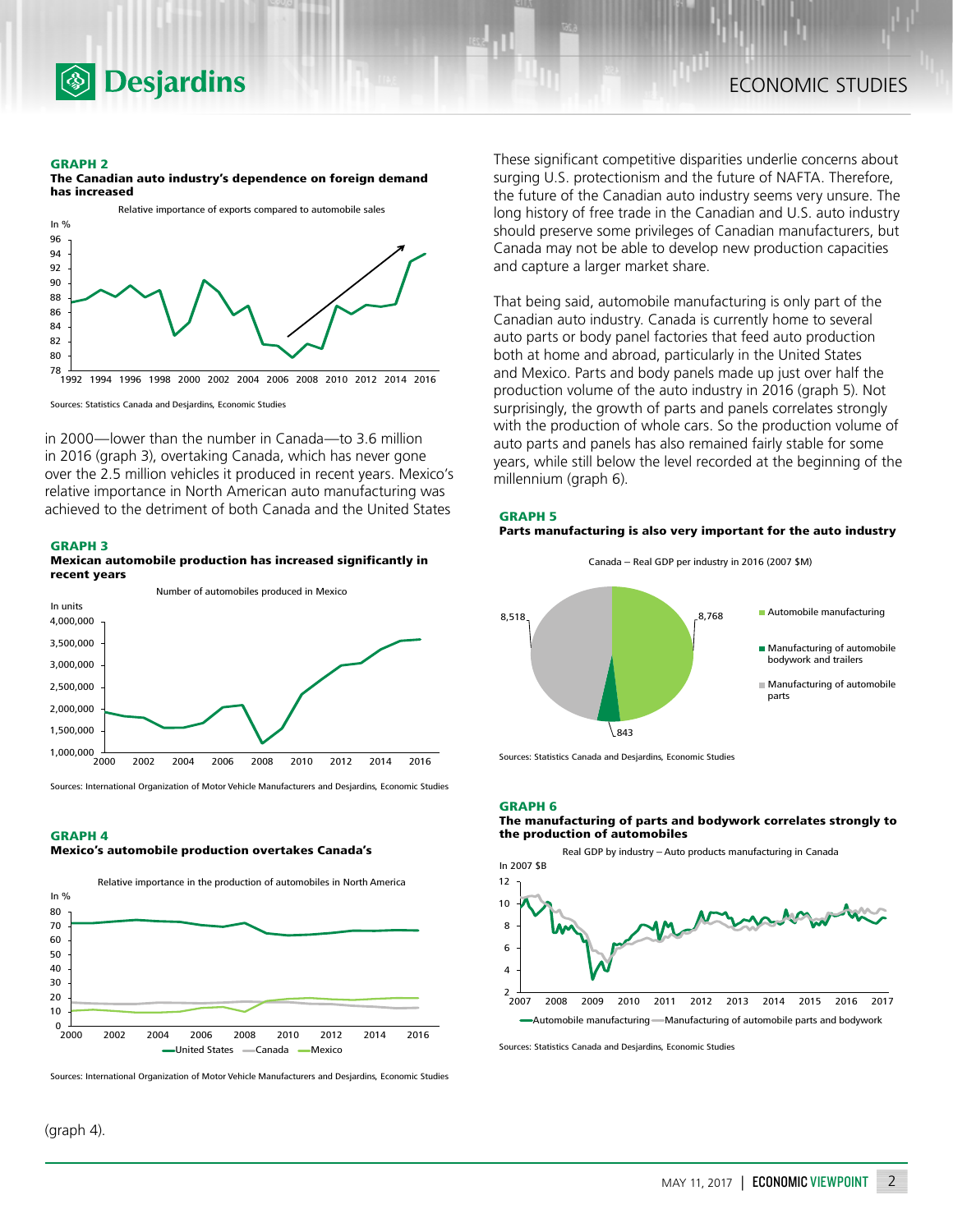

As a whole, the influence of the auto industry on the Canadian economy has been losing ground for some 15 years. The relative importance of the auto industry in Canadian production (excluding indirect effects) went from 1.4% at the beginning of 2007 to less than 1.1% in 2017 (graph 7).

#### **GRAPH 7**

#### **The Canadian economy's dependence on the auto industry has dwindled**

Relative importance of automobile products\* manufacturing in Canadian real GDP In % 1.5



Sources: Statistics Canada and Desjardins, Economic Studies

The same is true of the number of jobs in the auto industry. While 175,000 direct jobs were reported in the sector at the start of 2001, the 2008–2009 crisis reduced the number of workers to only 102,896 in June 2009. The subsequent recovery led to some job growth in the industry but, with just under 130,000 direct jobs at the start of 2017, the industry was still about 45,000 jobs shy of the 2001 number. The relative importance of the auto industry with respect to total employment is still very weak compared to the levels at the beginning of the millennium (graph 8). Nevertheless, job recovery in the auto industry was far less pronounced than production recovery. Since the cyclical low of 2009, the auto industry's production volume doubled with an increase of 109%, whereas the number of jobs in that industry went up only 24% since the low in 2009. Assuming that the average number of hours worked by each worker did not change

#### **GRAPH 8**

#### **Employment in the auto industry is still sluggish**



between those two time periods,<sup>1</sup> worker productivity seems to have improved significantly in the Canadian auto industry. This is good news for the competitive position of Canadian companies in light of the strong foreign competition.

## **An Industry That Is Mainly Concentrated in Ontario**

Ontario is home to most of Canada's auto industry due to its geographic proximity to the large U.S. manufacturing centres. Some manufacturers of truck, bus or parts are operating in other provinces, but Ontario hosts the industry's main plants.<sup>2</sup> In 2016, Ontario represented over 90% of the entire Canadian production of automobile products (graph 9). Automobile and auto part manufacturing accounts for close to 2.5% of Ontario's real GDP, compared to only 1% for Canada as a whole. It goes without saying that the auto industry is the largest manufacturing sector in Ontario, and the auto industry greatly influences that province's international trade. Despite the difficulties of recent years, the automobile, auto parts and body panel manufacturing sectors accounted for over 30% of all Ontario goods exports in 2016 (graph 10 on page 4). By way of comparison, the relative importance of those sectors in goods exports of the other provinces was only 2%.

### **GRAPH 9**





\* Vehicles, parts and bodywork items.

Sources: Statistics Canada and Desjardins, Economic Studies

The main destination for Ontario automobile product exports is obviously the United States. Just over half of Ontario's automobile exports went to the state of Michigan (57%), followed by California (32%), Ohio (2%) and Indiana (2%). Conversely, the main sources of Ontario automobile imports

<sup>&</sup>lt;sup>1</sup> In reality, the number of hours worked by each worker may have even gone down a bit, which would push the lever even higher in favour of productivity. Based on incomplete figures from Statistics Canada, hourly-paid workers in the auto industry worked an average of 39.6 hours a week in 2009 (including overtime), compared with 38.3 in 2016.

<sup>2</sup> Fiat Chrysler, Ford, General Motors, Honda and Toyota all have automobile assembly plants in Ontario.